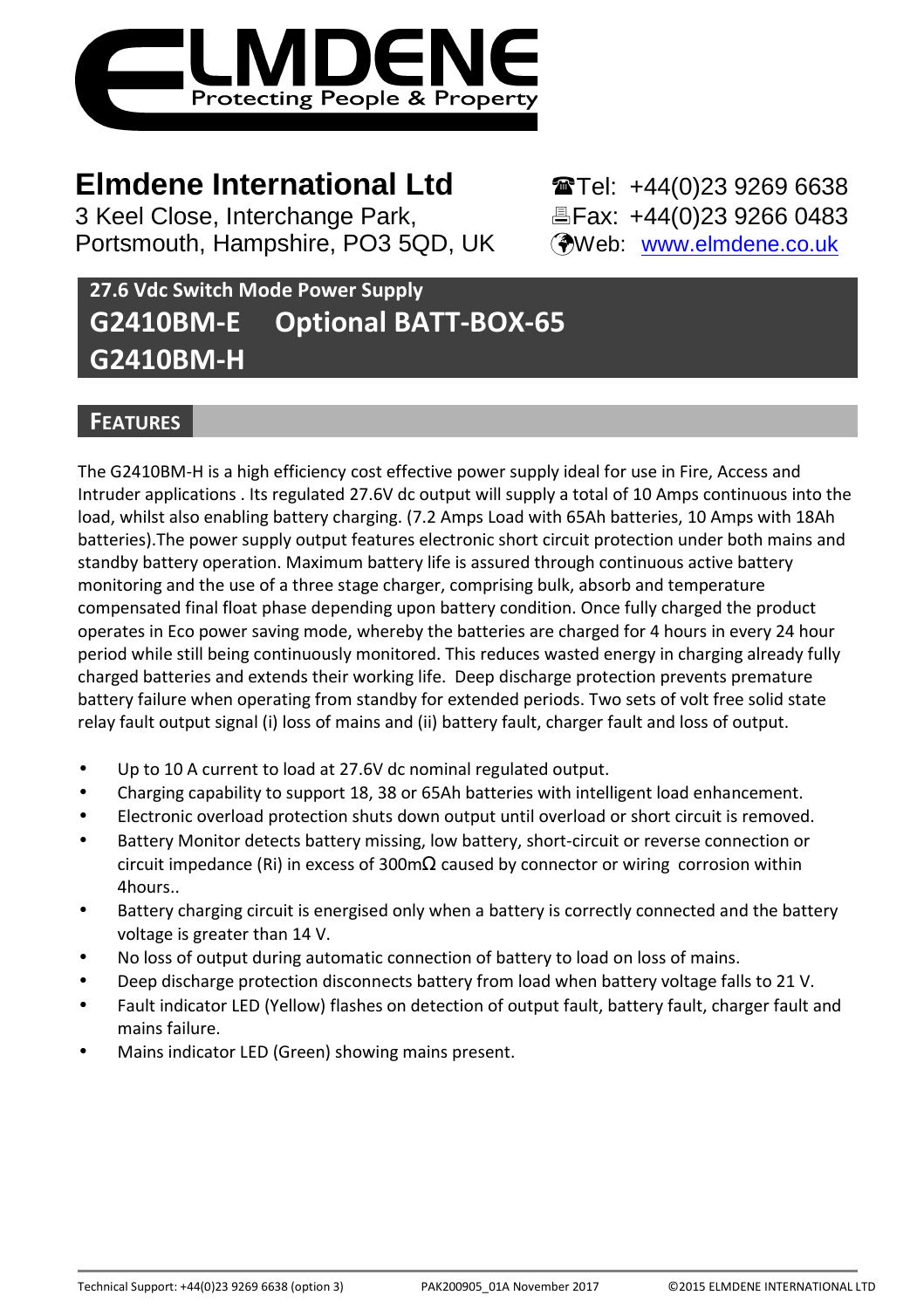

# **SPECIFICATION**

#### **Mains Input**

| <b>Rated Voltage</b> | $110 - 240$ V ac                    |
|----------------------|-------------------------------------|
| Frequency            | 50 Hz                               |
| Input current        | < 4.0 Amps at full load             |
| Inrush current       | 30 A Max at 25 °C 110V ac for 10 ms |
| Fuse                 | T4.0 A, 20 mm, 250V ac HRC          |

## **Output**

| Voltage at full load                             |                                                         |                                                                     |               |  |
|--------------------------------------------------|---------------------------------------------------------|---------------------------------------------------------------------|---------------|--|
| Mains power                                      | 26.0 - 28.5 Vdc (range) (27.6 V nominal)                |                                                                     |               |  |
| Battery standby                                  | $18 - 26.0$ Vdc                                         |                                                                     |               |  |
| Ripple                                           |                                                         | <100 mV pk - pk max @ Rated Voltage                                 |               |  |
|                                                  |                                                         |                                                                     |               |  |
| Fuse                                             |                                                         |                                                                     |               |  |
| Load                                             |                                                         | F10.0A                                                              |               |  |
| Battery                                          |                                                         | F10.0 A                                                             |               |  |
| Overload                                         |                                                         | Electronic shutdown at 15 A until overload or short circuit removed |               |  |
| <b>Battery mode selected</b>                     | 17/18 Ah<br>38 Ah<br>65 Ah                              |                                                                     |               |  |
| <b>Continuous Output Current</b>                 |                                                         |                                                                     |               |  |
| No charging (Imax B)                             | 10.0 A                                                  | 10.0 A                                                              | 10.0 A        |  |
| With charging $(Imax A) - 220V$                  | 10.0A                                                   | 8.0 A                                                               | 7.2A          |  |
| With charging (Imax A) - 110V                    | 8.5 A                                                   | 7.5A                                                                | 6.5A          |  |
| <b>Battery Capacity</b>                          | 2 x 38 Ah 12 V<br>2 x 17/18Ah 12 V<br>2 x 65 Ah 12 V    |                                                                     |               |  |
| eg                                               |                                                         |                                                                     |               |  |
| PowerSonic model<br>$\qquad \qquad \blacksquare$ | PS12170                                                 | PS12380                                                             | PS12650       |  |
| Yuasa model                                      | NP17-12                                                 | NP38-12                                                             | NP65-12       |  |
| Interlogix model                                 | <b>BS131N</b>                                           |                                                                     | <b>BS133N</b> |  |
| <b>Battery Charging</b>                          |                                                         | Constant current bulk charging to 80% capacity within 24 hours      |               |  |
|                                                  | Float charging to 100% within 48 hours                  |                                                                     |               |  |
|                                                  | Eco charging and check every 2 hours - (for 20 minutes) |                                                                     |               |  |
| Constant current charge                          | 0.7A                                                    | 1.6A                                                                | 2.6A          |  |
| Low battery threshold voltage                    | 23 V                                                    |                                                                     |               |  |
| Deep discharge protection                        | Threshold voltage - 21 V                                |                                                                     |               |  |
| Quiescent current - no load                      | 30 mA                                                   |                                                                     |               |  |
| Quiescent current - batt cut off                 | 0 <sub>m</sub> A                                        |                                                                     |               |  |

### **Mechanical**

| <b>Product Reference</b>                                  | <b>STX2410BM-E</b>              | <b>STX2410BM-H</b> | BATT-BOX-65     |
|-----------------------------------------------------------|---------------------------------|--------------------|-----------------|
| <b>Enclosure Dimensions</b><br>$w \times h \times d$ (mm) | $400 \times 420 \times 80$      | 420 x 420 x 180    | 450 x 535 x 245 |
| Weight (kg) excluding battery                             | 12.9<br>6.4<br>9.7              |                    |                 |
| Material                                                  | 1.2mm steel white powder coated |                    |                 |

## **Environmental**

| Temperature – Operating | -10 to +40°C (operating) 75% RH non-condensing |
|-------------------------|------------------------------------------------|
| Temperature - Storage   | $-20$ to $+80^{\circ}$ C (storage)             |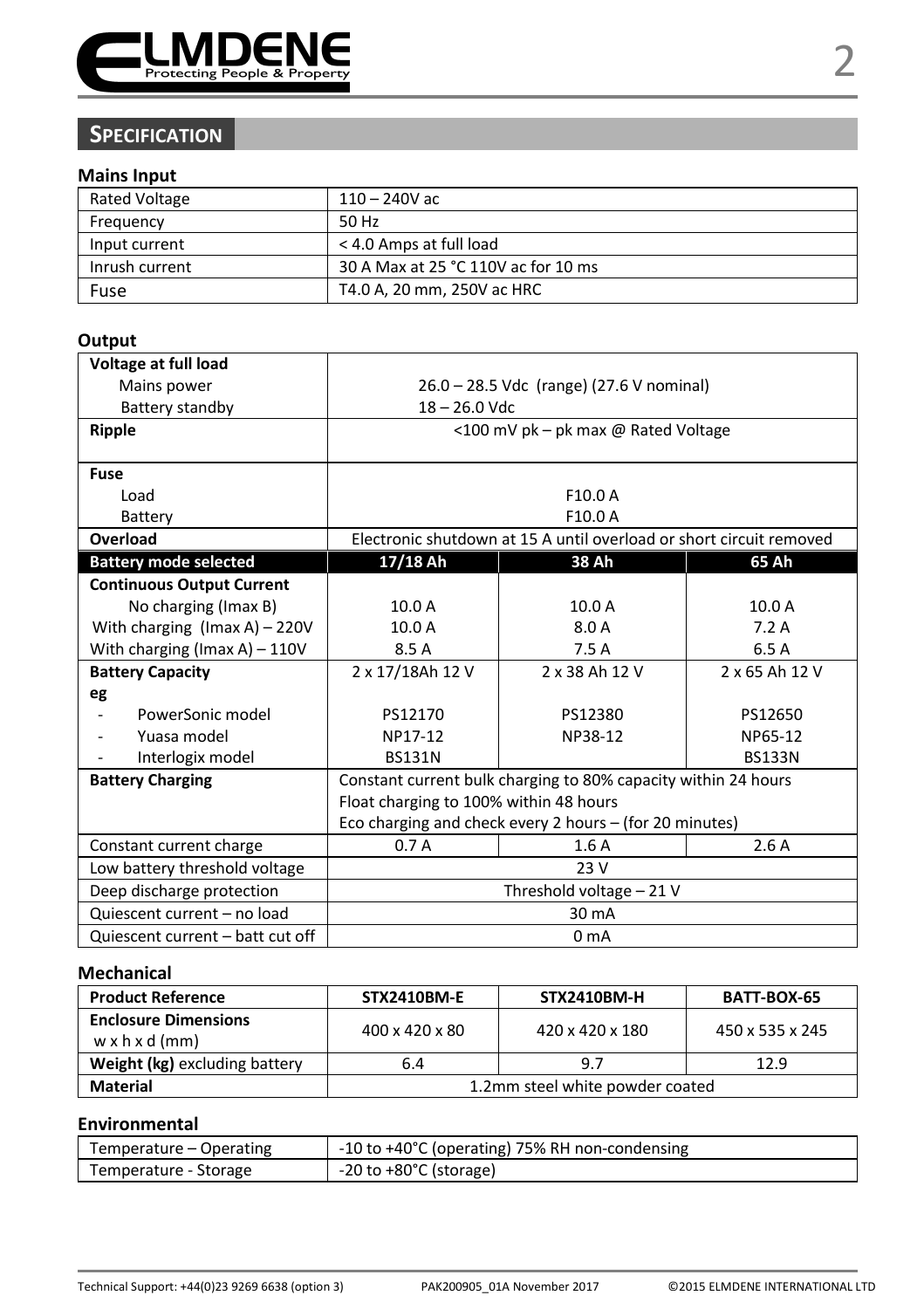

# **CONNECTIONS**

| Screw terminals Voltage output to load                               |
|----------------------------------------------------------------------|
| 0.10 A @ 60 V dc 16 $\Omega$ solid state relay contacts, volt free   |
| Open if Mains failed and battery voltage < 23V or fault PSU fault    |
| condition, (see below)                                               |
| 0.10 A $@$ 60 V dc 16 $\Omega$ solid state relay contacts, volt free |
| Open if loss of mains for > 10 seconds                               |
| Thermistor input from supplied battery terminal thermistor.          |
| Connection to back up battery using supplied battery lead            |
| Not used                                                             |
| 4 pin header                                                         |
|                                                                      |

# **SIGNALLING AND DIAGNOSTICS**

## **Fault Outputs**

| <b>EPS Fault</b> | <b>GEN Fault</b> | <b>Condition</b> | <b>Possible Cause</b>     | <b>Action</b>             |
|------------------|------------------|------------------|---------------------------|---------------------------|
| <b>CLOSED</b>    | <b>CLOSED</b>    | Normal           | Mains present             | None                      |
|                  |                  | operation        | Battery healthy           |                           |
| OPEN             | <b>CLOSED</b>    | Standby          | Mains lost                | Investigate loss of mains |
|                  |                  | Mode             | Battery driving load      |                           |
| <b>CLOSED</b>    | OPFN             | Fault            | <b>Blown fuses</b>        | Investigate fault source  |
|                  |                  | Present          | Battery fault             | using diagnostic LED      |
|                  |                  |                  | Overload                  | Rectify fault where       |
|                  |                  |                  | Internal fault            | possible                  |
| OPEN             | OPFN             | PSU              | Mains lost                | Restore mains as soon     |
|                  |                  | Shutdown         | Standby battery exhausted | as possible               |

## **LED Indication**

| YELLOW LED         | Fault LED                                        |
|--------------------|--------------------------------------------------|
| <b>GREEN LED</b>   | Mains supply On                                  |
| <b>DIAGNOSTICS</b> | Diagnostic LED (Not visible through front panel) |

## **Fault Diagnostic table – Front panel - User**

| <b>Yellow LED</b><br>Fault | Green LED<br>Mains | Condition           | <b>Possible Cause</b>                                      | <b>Action</b>                |  |
|----------------------------|--------------------|---------------------|------------------------------------------------------------|------------------------------|--|
| OFF                        | ON                 | Normal              | Mains present                                              | None                         |  |
|                            |                    | operation           | Battery healthy                                            |                              |  |
| FLASH<br><b>CONTINUOUS</b> | ON OF OFF          | Fault               | Blown fuses<br>Battery fault<br>Overload<br>Internal fault | Contact service<br>engineer  |  |
| 1 PULSE                    | OFF                | <b>Standby Mode</b> | Mains lost<br>Battery driving load                         | Investigate loss of<br>mains |  |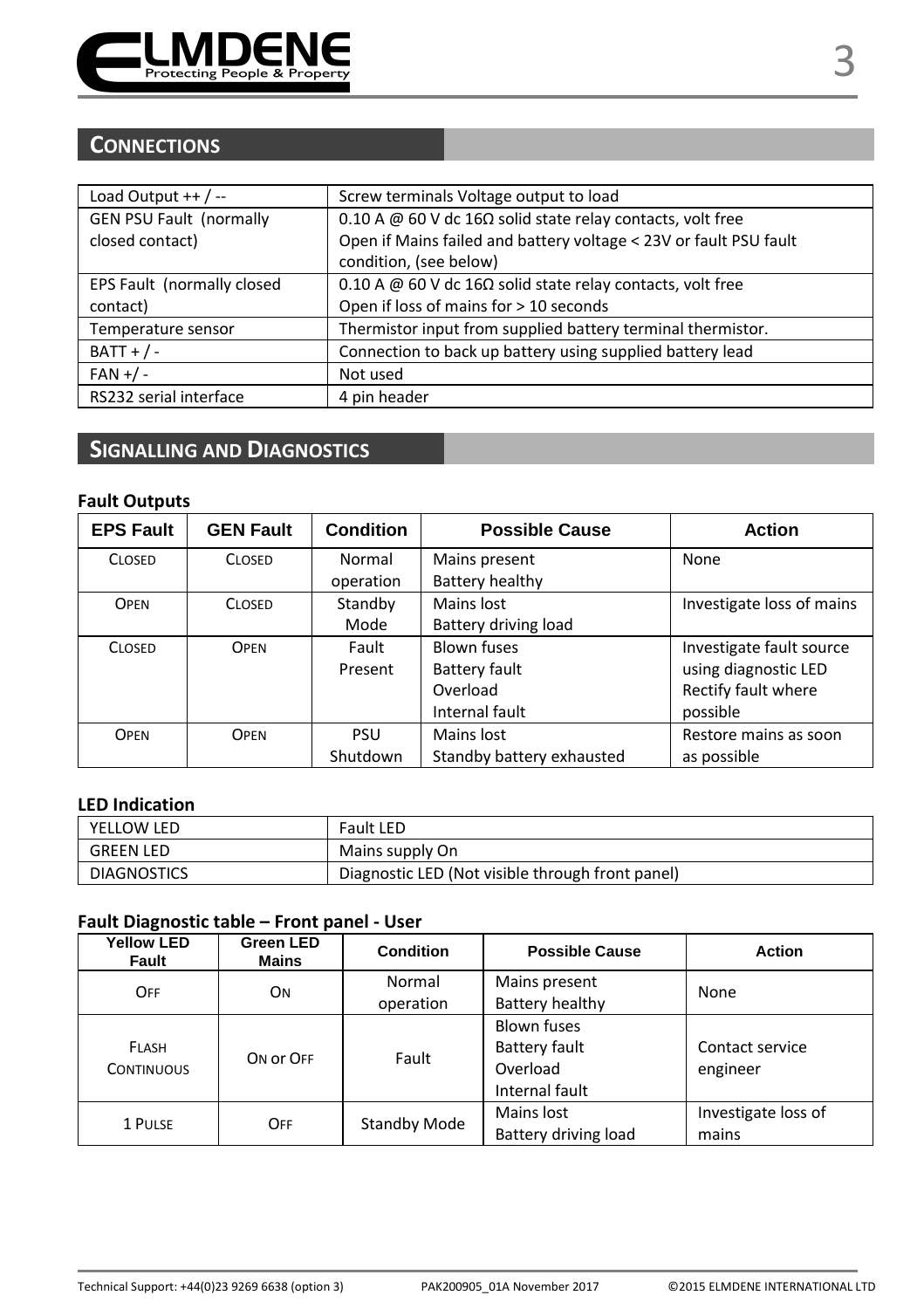

### **Fault Diagnostic table – Internal - Engineer**

| <b>Orange LED</b><br><b>Diagnostic</b> | <b>Green LED</b><br><b>Mains</b> | <b>Condition</b>                      | <b>Possible Cause</b>                                                              | <b>Action</b>                                                                                            |
|----------------------------------------|----------------------------------|---------------------------------------|------------------------------------------------------------------------------------|----------------------------------------------------------------------------------------------------------|
| OFF                                    | ON                               | Normal<br>operation                   | Mains present<br>Battery fully charged                                             | None                                                                                                     |
|                                        | OFF                              | Standby<br>Operation                  | Mains Lost. No faults present<br>Battery driving load                              | Investigate loss of mains                                                                                |
| FLASH<br><b>CONTINUOUS</b>             | ON OF OFF                        | No output                             | Output fuse blown<br>Output overload<br>Output short circuit                       | Check and replace<br>output fuse<br>Disconnect output load<br>and test load                              |
| 1 PULSE                                | ON                               | Battery<br>Charging                   | No faults active<br>Battery charging normally<br>but<br>< 90% of full charge       | None                                                                                                     |
| 2 PULSES                               | ON                               | No Battery                            | Battery disconnected<br>Battery fuse blown<br>Battery heavily discharged           | Check battery<br>connections<br>Check battery fuse<br>Check battery condition<br>Replace battery if aged |
|                                        | OFF                              | Low Battery<br>Volts                  | <b>Standby Mode</b><br>Battery almost discharged                                   | Restore mains                                                                                            |
| 3 PULSES                               | ON OF OFF                        | <b>Battery Fault</b>                  | High impedance in battery<br>connection<br>Battery internal fault                  | Check battery<br>connections for<br>corrosion. Replace<br>battery if aged                                |
| <b>4 PULSES</b>                        | ON OF OFF                        | <b>Charger Fault</b>                  | Internal failure of battery<br>charger                                             | Return to manufacturer                                                                                   |
| 5 PULSES                               | ON OF OFF                        | Battery<br>Temperature<br>Probe Fault | Battery temperature monitor<br>disconnected or damaged<br>PSU running in Safe Mode | Check temperature<br>sensor connections and<br>condition of sensor.<br>Replace if suspect                |
| ON<br><b>CONTINUOUS</b>                | ON OF OFF                        | <b>Internal Fault</b>                 | Software fault detected<br>PSU running in Safe Mode                                | Return to manufacturer                                                                                   |

## **INSTALLATION**

This unit is only suitable for installation as permanently connected equipment. The PSU is NOT SUITABLE for external installation.

This unit must be fed from a mains power source having a separate (approved) disconnect device and fitted with a fuse or other over-current protection device rated at 5 A maximum. Ensure that the disconnect device used has appropriate earth fault protection to the applicable standard.

The Unit should be installed according to all relevant safety regulations applicable to that application.

Where the PSU Fault and EPS Fault outputs are used, they should only be connected to circuits having voltages less than 60 Vdc.

#### **Cable Sizing**

1) Mains input cable must be to the applicable standard with a 5 A or greater current capacity, i.e. 0.75 mm<sup>2</sup> nominal conductor area, having a minimum operating voltage of 300/500 Vac.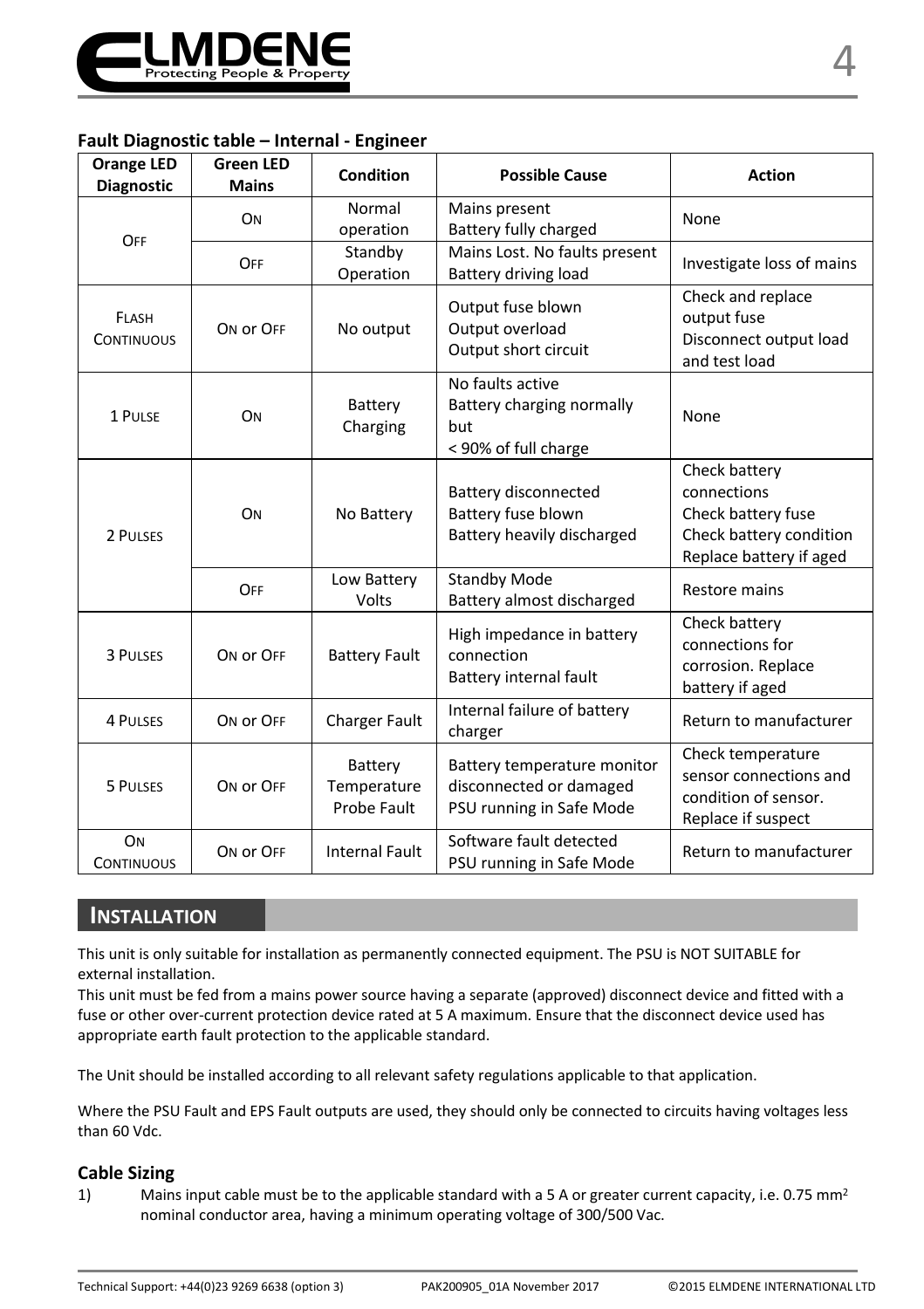- 2) The low voltage output cable must be sized to carry the rated load current to the devices connected to the PSU.
- 3) Mains input and low voltage output cables should be routed to use different entry / exit holes in the case. Bushes should be used to protect cable sheaths from chafing. Ensure that these bushes are correctly sized (i.e. close fitting with respect to cable sizing). Note that the bushes should meet a minimum flammability specification of UL94 HB.
- 4) All cabling should be securely fastened in position using a cable tie through the saddles provided.

### **Mounting – E box – 17 or 18 Ah**

- 5) The E box is designed to support two 17 or 18 Ah batteries and as such weighs a total of 19.5 Kg when loaded. Ensure that wall fixings are appropriate to support this weight.
- 6) The product should be mounted no further than 10 cm from the control and indicating equipment, close coupled by conduit if it is being used to power the CIE directly.
- 7) Fix to wall or other support structure in correct orientation i.e. with hinge on left hand side, using screws of sufficient size and length through the mounting holes.
- 8) Protect the battery terminals from any metal surfaces during installation as shorting of the terminals is extremely hazardous.
- 9) Knock-outs are provided in the case for mating with external trunking or conduit.
- 10) Ensure that all unused holes (on the rear of the case) are sealed to prevent the ingress of damp and dust.





#### **Figure 1 – E Box and Battery mounting**

#### **Mounting – BATT- BOX – 65 Ah**

- 11) The Battery box is used for 65 Ah batteries is designed to be floor mounted. DO NOT suspend from a wall.
- 12) It is important that the battery box and the PSU are co-located as shown, and connected using the provided extended 3 metre cable.
- 13) A fixing bracket is provided to secure the Battery Box to the wall to prevent it moving away from the wall.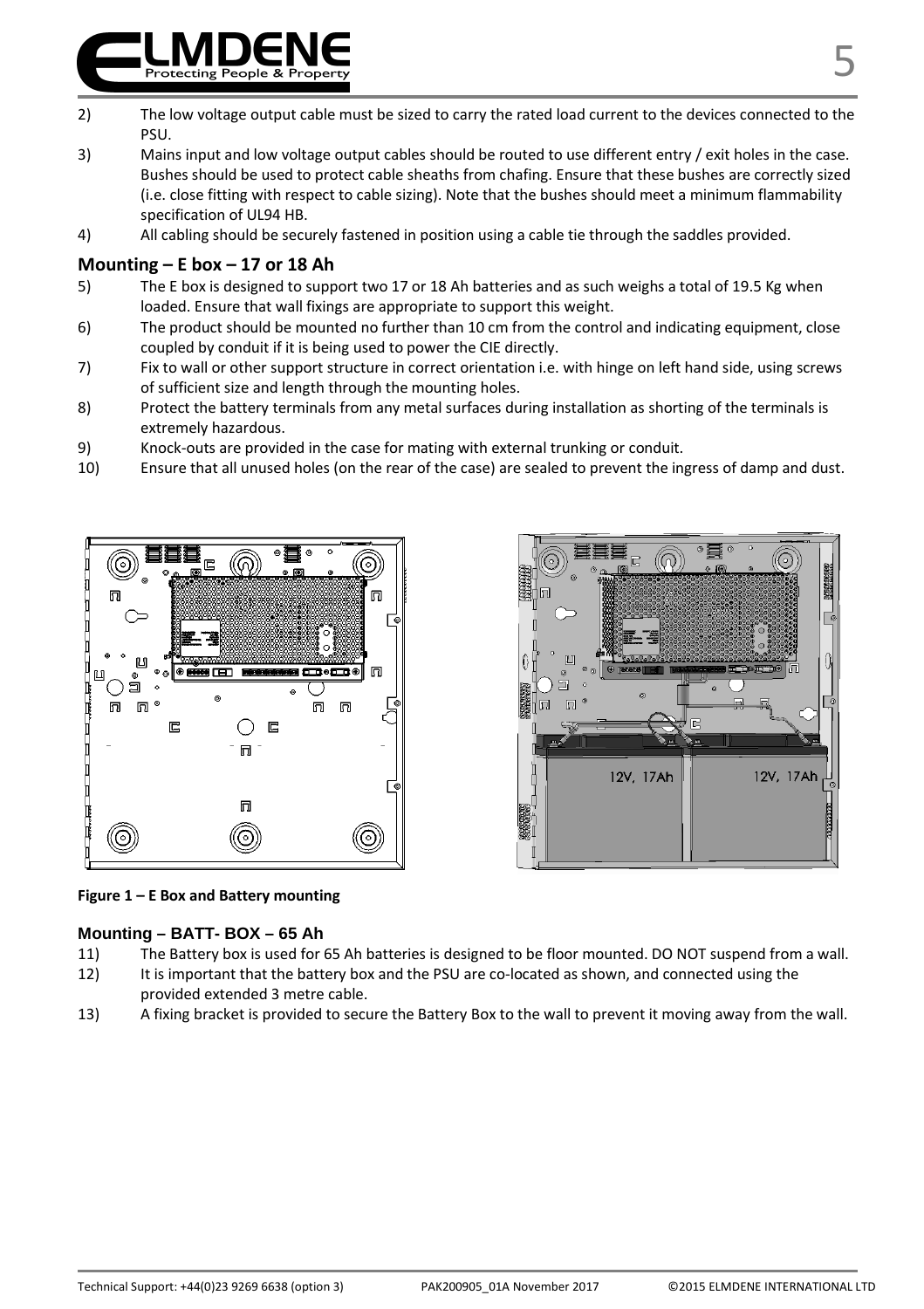

6



**Figure 2 – E Box and Battery box mounting**

#### **Mounting – H Box – 38 Ah**

- 14) The H box is designed to handle and support two 38 Ah batteries and as such weighs a total of approximately 40 Kg when loaded. Ensure that wall fixings are appropriate and designed to support this weight.
- 15) The product should be mounted no further than 10 cm from the control and indicating equipment, close coupled by conduit if it is being used to power the CIE directly.
- 16) Fix to wall or other structure in correct orientation i.e. with hinge on left hand side, using screws of sufficient size and length through the mounting holes.
- 17) Protect the battery terminals from any metal surfaces during installation as shorting of the terminals is extremely hazardous.
- 18) Knock-outs are provided in the case for mating with external trunking or conduit.
- 19) Ensure that all unused holes (on the rear of the case) are sealed to prevent the ingress of damp and dust.





**Figure 3 – H Box and Battery box mounting**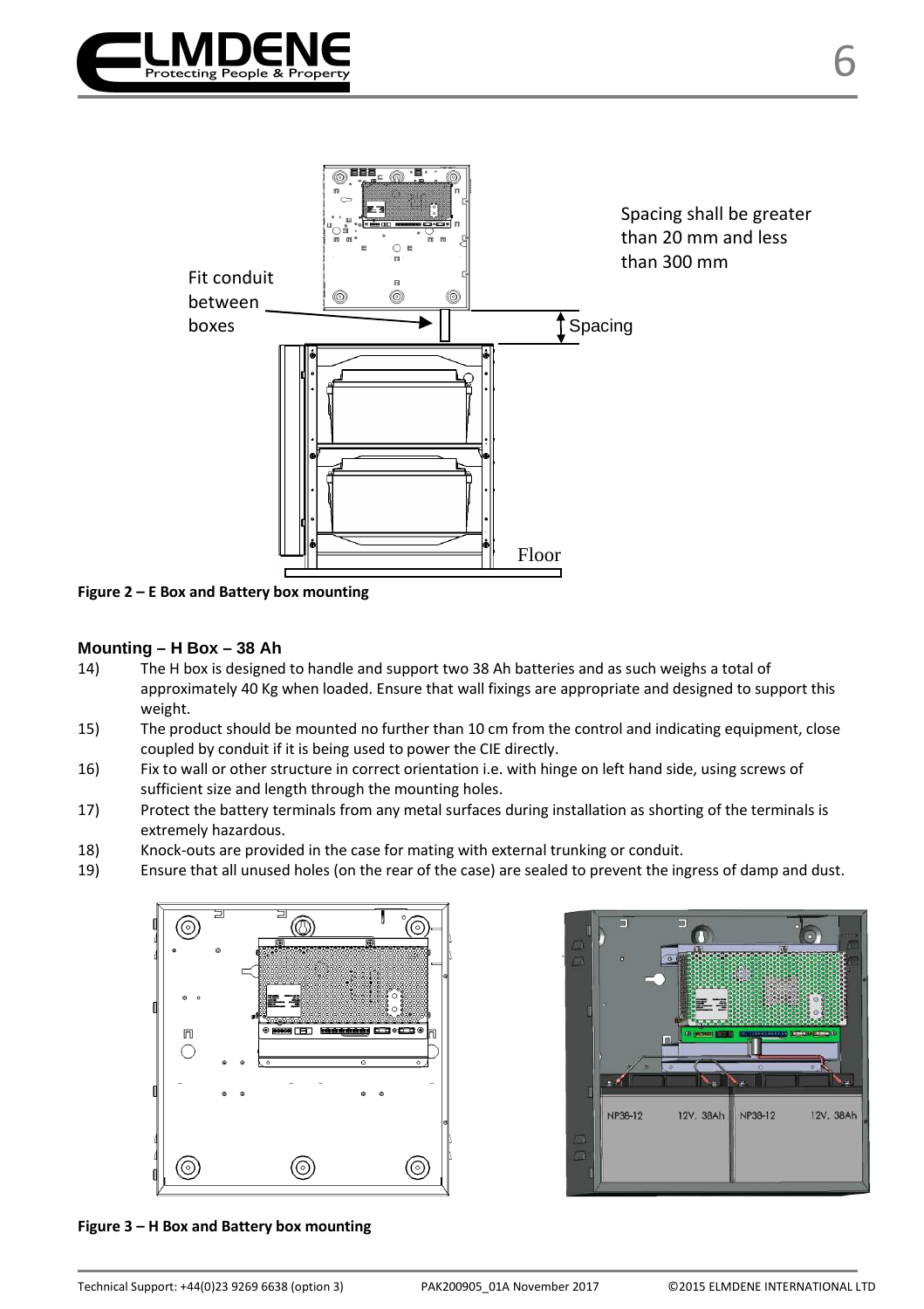

## **COMMISSIONING**

#### **Mains Power Up**

- 1) With no external connections made to the PSU, connect the mains input wires to the terminal block, *ensuring that the mains isolator (disconnect device) is open*. Fasten wiring in place with cable tie to saddle. *Note: Equipment must be earthed.*
- 2) Apply mains input. Ensure that the green Mains LED illuminates and that the yellow Fault LED flashes after approximately 20s (indicating a disconnected battery).
- 3) Disconnect the mains power.

#### **Load Output and Remote Signalling**

4) Connect the EPS and PSU Fault outputs to the appropriate inputs of control equipment if remote fault monitoring is required.



#### **Figure 4 – Power, Load and Battery connections**

- 5) Connect the load (output) wiring as shown in Figure 4. Cable tie to saddle provided (adjacent to exit hole).
- 6) Re-apply mains. Verify that the green Mains LED illuminates and the yellow Fault LED flashes after approximately 20 s (disconnected battery).
- 7) If connected, verify that the EPS Fault monitor shows a *closed* contact and the PSU Fault monitor shows an *open* contact.
- 8) Perform a full functional test of system including full alarm condition.
- 9) Disconnect the mains supply.



#### **Figure 5 – Terminal labels**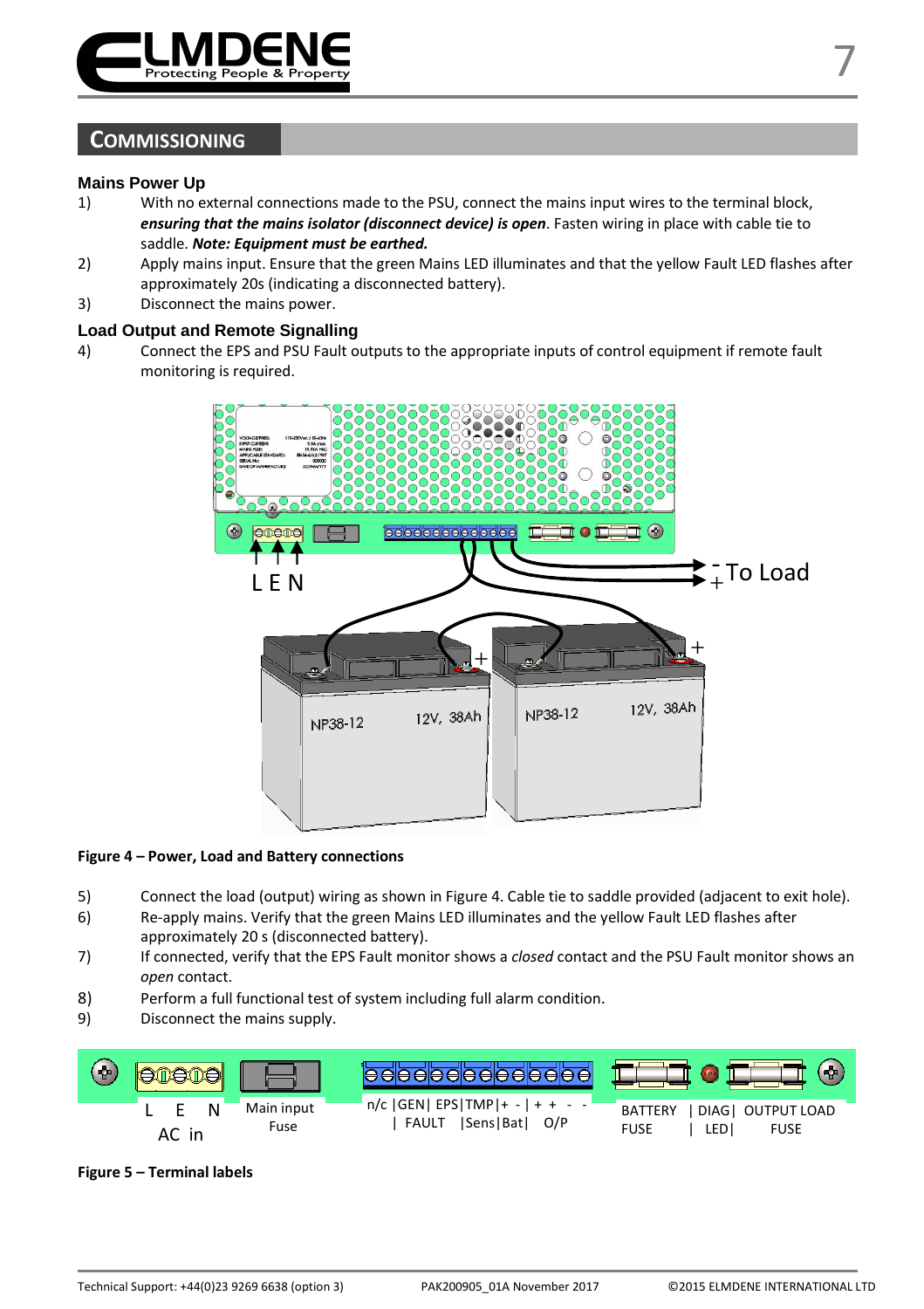

#### **Standby Battery**

10) Select the Battery type by placing the link (above the Battery fuse) in the appropriate location to select (17/18 Ah, 38 Ah or 65 Ah) batteries. This changes the maximum bulk charge current, and therefore enables higher load current to be used when smaller batteries are required. Put the link on the left hand two pins for 17/18 Ah, the middle pins for 38 Ah and the right hand two pins for 65 Ah batteries.



#### **Figure 6 – Standby battery size selection links**

- 11) Mount the appropriate batteries as shown above. Where a dual box solution is used all cabling between the two boxes should be routed to use separate case entry/exit holes from other cabling and use suitable bushes to protect the cables.
- 12) Connect the two 12 V standby batteries in series using the single cable provided. Connect the *negative* of one battery to the *positive* of the other. *DO NOT CONNECT* the other two battery terminals to each other.
- 13) Connect the free Positive and Negative terminals of the batteries to the PCB terminals Batt+ and Batt - using the cables provided. See Figures 4 & 5.
- 14) Connect the battery temperature sensor (two white wires) to the PCB terminals TMP Sens. See Figure 5.
- 15) If the batteries are housed remotely, replace the battery lead assembly (including battery temperature sensor) with an extended length assembly, provided with the Battery box (Ensure the temperature sensor and battery connections are made according to figure 5.
- 16) Re-apply the mains power and verify that the yellow Fault LED stops flashing after about 20 s (battery connection detected). Verify that the remote GEN PSU Fault monitor shows a *closed* contact.
- 17) Disconnect the mains power. Verify that the green Mains LED extinguishes and the yellow Fault LED starts to pulse (indicating that the PSU is running from its standby batteries).
- 18) If connected, verify that the EPS Fault monitor shows an *open* contact and the PSU Fault monitor shows a *closed* contact.
- 19) Perform a full functional test of system including full alarm condition. Verify that the standby batteries can support the system load. Note: ensure batteries have sufficient charge.
- **Final**
- 20) Reconnect the mains. Verify that the green Mains LED illuminates and the yellow Fault LED extinguishes.
- 21) If connected, verify that the EPS Fault monitor shows a *closed* contact and the GEN PSU Fault monitor shows a *closed* contact.
- 22) Close cover and secure using fastening screws provided.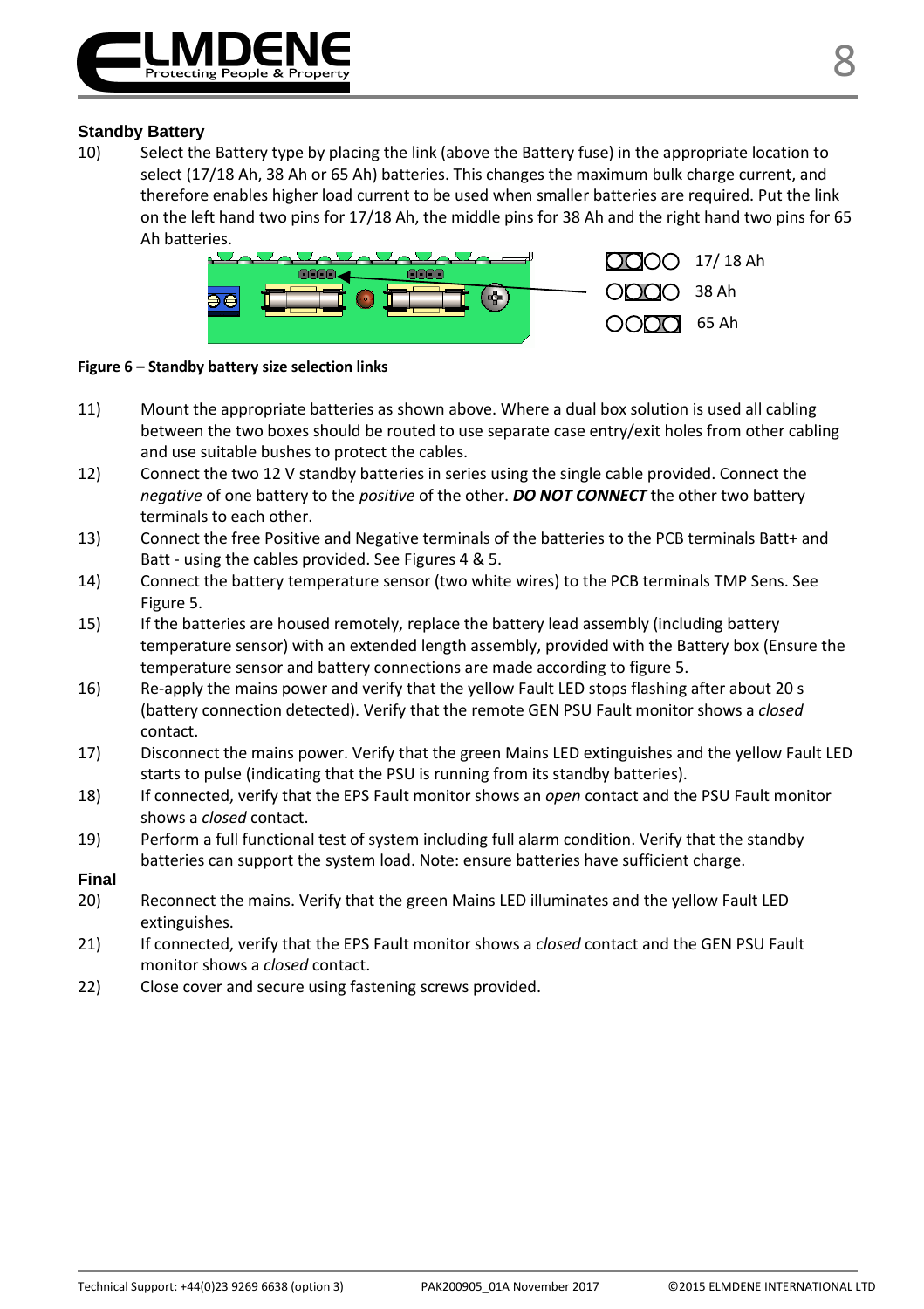

## **OPERATING INSTRUCTIONS**

In the event of loss of mains, a battery fault or a GEN fault, the corresponding Fault signal contacts will open.

If the output of the PSU fails, the cause of the failure should be investigated e.g. short circuit load, connection of a deeply discharged battery. The fault should be rectified before restoring power to the PSU. If any of the fuses require replacing, ensure the correct fuse rating and type is used.

## **MAINTENANCE**

#### **Maintenance**

This unit is intended for use by Service Personnel only. There are NO USER SERVICEABLE parts inside.

There is no regular maintenance required of the PSU other than periodic testing, and replacement of the standby battery. *Reference should be made to the battery manufacturer's documentation to determine typical/expected battery life with a view to periodic replacement of the battery.* 

## **DIAGNOSTICS**

#### **Local Diagnostics**

Green LED **Canadian Connect Connect Connect Connect Connect Connect Connect Connect Connect Connect Connect Connect Connect Connect Connect Connect Connect Connect Connect Connect Connect Connect Connect Connect Connect Co** Yellow LED **Fault Diagnostics according to table:** 

| <b>Yellow LFD</b><br>(fault)            | <b>Green LED</b><br>(mains) | <b>Status</b>                                                                  |  |
|-----------------------------------------|-----------------------------|--------------------------------------------------------------------------------|--|
| <b>OFF</b>                              | <b>ON</b>                   | <b>Normal:</b> Battery fully charged                                           |  |
| One short flash<br>every second         | ON                          | <b>Normal:</b> Battery charging but not fully charged                          |  |
| Flashing:<br>1second On<br>1 second Off | ON                          | Fault: Output fuse or battery fuse blown, or<br>battery missing                |  |
|                                         | <b>OFF</b>                  | Fault: No mains, output fuse blown                                             |  |
| One short flash<br>every 3 seconds      | <b>OFF</b>                  | Fault: No mains, battery supplying load.                                       |  |
| <b>OFF</b>                              | OFF                         | Fault: No mains, No output, Batteries<br>disconnected or completely discharged |  |